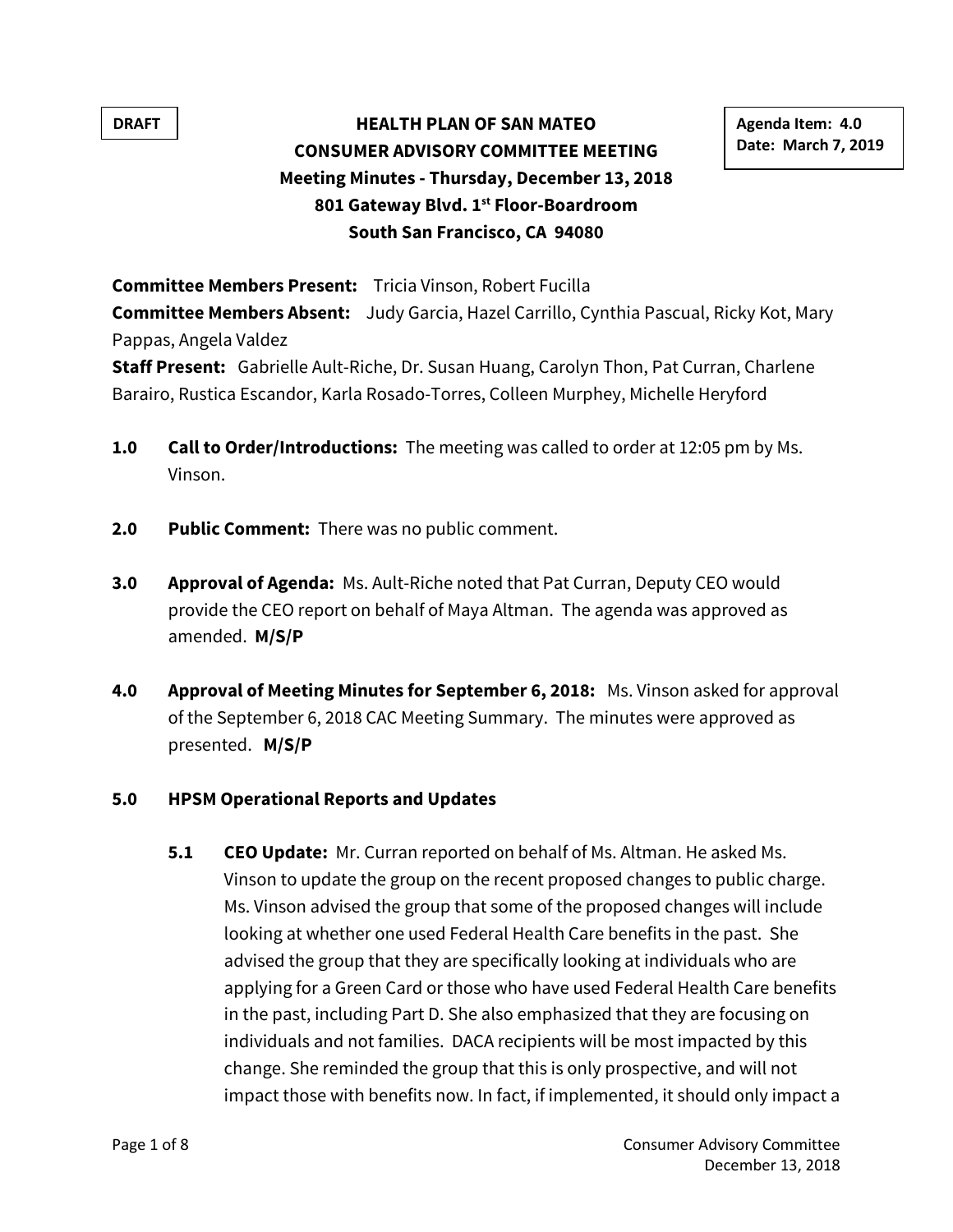small group of people. Those with LPR status will not be affected by public charge changes. She notified the group about the education efforts being made by the Health Consumer Center at the Legal Aid Society to inform those who may be affected to use their benefits now while they can. She reminded the group that the Department of Homeland Security must reply to all comments submitted; at present there are more than 240,000 comments.

Mr. Curran advised the group about the completion of the Strategic Framework and provided copies to all CAC members. He also reported on HPSM's recent implementation of a recuperative program for recently discharged homeless members. He noted the difficulty this group has with fully recovering from their illnesses while not having a home or a safe place to go. There was an inquiry on the number of homeless HPSM members; that number was not available as it was noted that this population is ever changing and very difficult to monitor.

# **5.2 CMO Update:** Dr. Huang reported on the following:

- Health Homes program launch for 2019. The program will target those with a high number of chronic conditions and those that have a high utilization of acute care. ¼ of the first cohort will be children, mostly those who have asthma and have frequent ED visits because of it. The second cohort will be for those with developmental disabilities and/or the homeless.
- She also spoke about the CAHP survey coming up in 2019 for HPSM members in the Duals programs and Medi-Cal.
- She updated the group about the status of the NCQA accreditation. HPSM has submitted all materials on December 5<sup>th</sup> and are presently awaiting word.
- Dr. Huang advised the group of the launch of PreManage, the new software system that alerts HPSM of all ED admissions within the county on an on-time basis.

Ms. Vinson inquired on the asthma cohort for Health Homes, specifically noting how housing code violations can impact children's health. Her organization found that helping doctors craft letters to landlords about unhealthy conditions, such as mold and mildew in the home, can result in major changes that benefit overall health.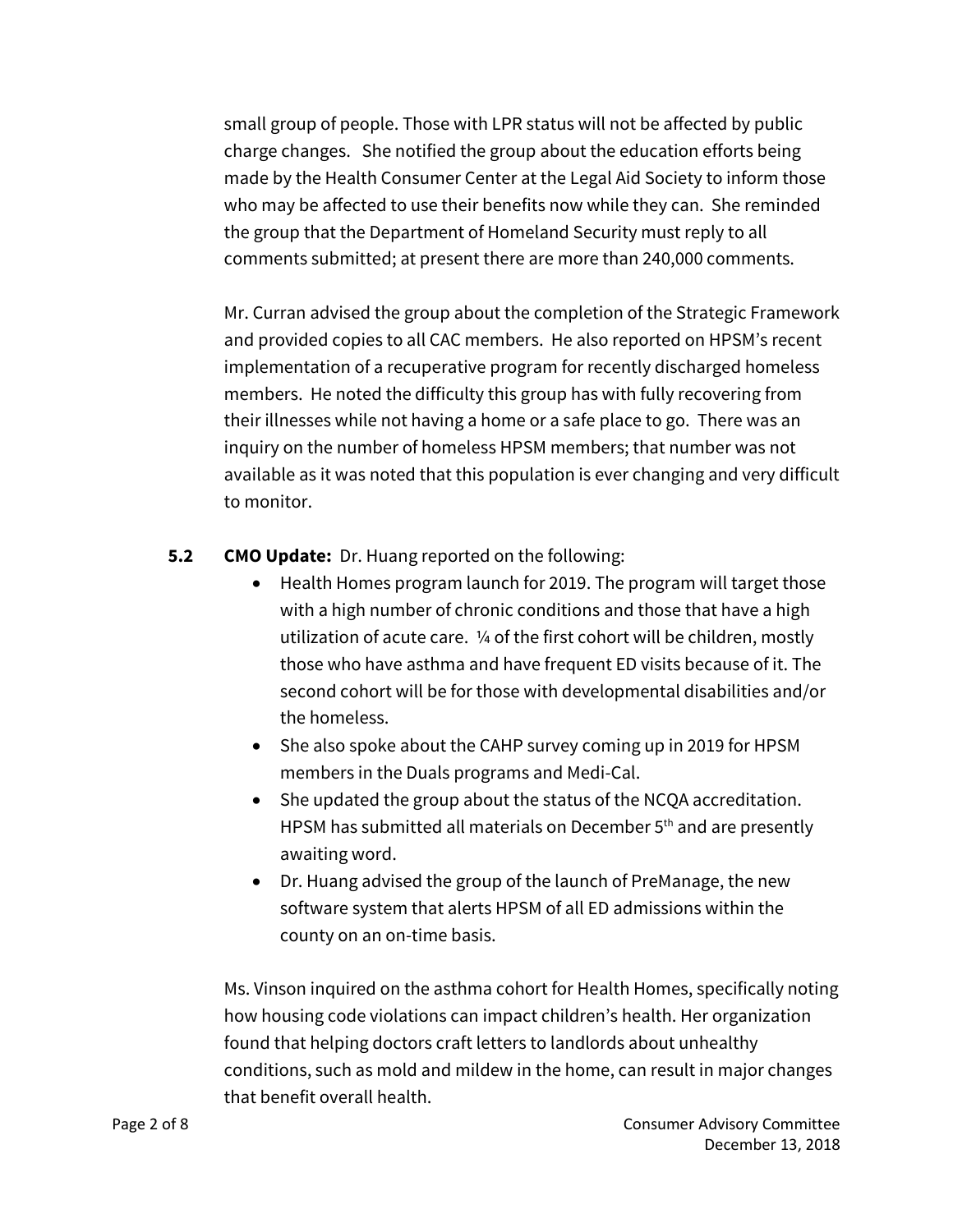**5.3 Grievance and Appeals -** Ms. Ault-Riche reported on the Grievance and Appeals report. She opened by noting the decrease in Medi-Cal members. This decrease is being felt by other plans in the Bay Area as well. She then outlined the methodology, enrollment averages for Q3 2018, as well as the Goal Ranges and Rate of Complaints per line of business.

**Analysis –** In Q3 all lines of business except Healthy Kids and CCS were within the goal rate of complains per 1,000 members. Given the small number of members enrolled in Health Kids and CCS these programs are susceptible to large changes in calculated rates, which often do not indicate a significant change in member experience. CMC, Medi-Cal and ACE which all have larger member populations, were within their established goals indicating that no corrective action is needed.

# **Barriers and Proposed Actions:**

- **Finding**: The rate of complaints per 1,000 members was only higher than the goal rate for two smaller lines of business (Health Kids and CCS). All other lines of business were within the goal.
- **Barriers and Proposed Action**: There is no identified need for action at this time.

**Timeliness of Complaint Resolution** – Ms. Ault-Riche mentioned that the Grievance & Appeals team is struggling with timeliness; they have been short staffed but the addition of the new G&A Manager should help with that. They expect to be fully staffed by January 2019. The G&A Unit's goal, as mandated, is to resolve at least 95% of grievances and appeals within the required regulatory timeframe. The G&A Unit failed to meet its goals of 95% timeliness for Q1-Q3 2018 in processing grievances and appeals. In contrast, the Pharmacy Unit, which processes pharmacy appeals, met their goal of 95% timeliness.

# **Barriers and Root Causes:**

- **Staffing shortage and Case Review Timeliness**
	- o **Q2 2018**
		- Untimely case resolution in Q2 2018 was largely due to staffing shortages among the G&A Coordinators, G&A Manager and clinical reviewers, as described in last quarters report. In addition insufficient resources dedicated to the case review process resulted in delays.

#### o **Q3 2018**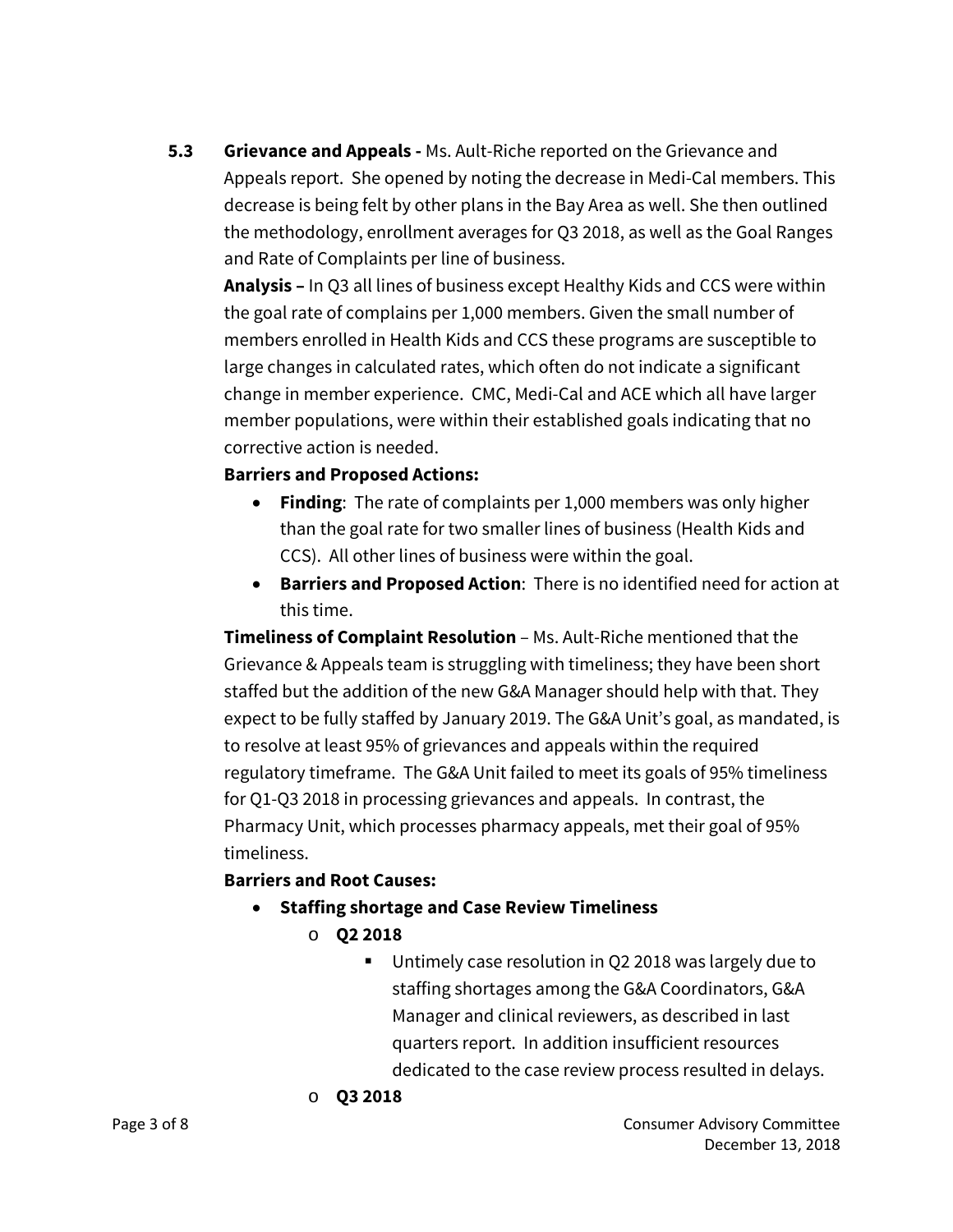■ While the G&A Unit continued to struggle with case timeliness in Q3, additions to G&A staffing and changes to the case review process are expected to have a positive effect in 2019.

**Proposed Actions/Solutions –** Many delays in case timeliness are the result of untimely case reviews. In response, the Unit has begun a restructuring process to expand responsibility and training for case reviews. The unit is also increasing its staff in January 2019. They anticipate that with more trained staff on case review, delays will be minimized.

**CareAdvantage CMC**– Ms. Ault-Riche updated the group on the CareAdvantage Unit. She went over the number of appeals and grievances received; the types of grievances received by category and sub-category as well as the resolutions within 24 hours, the types of appeals received and the rate of overturned appeals.

# **Analysis, Barriers and Proposed Actions/Solutions**:

**Grievances** – The volume of grievances decreased significantly from 140 grievances in Q1 to 109 grievances in Q3 2018. The percentage of grievances related to Customer Service had decreased slightly from 51% in Q1 2018 to 44% in Q2 2018, but rose again to 49% in Q3. The percentage of grievances related to Quality of Care, Billing, and Access all remained within 5 percentage points of their rate in Q1 and Q2 2018. Therefore, there are no areas of concern in the type of grievances received.

**Appeals** - The percentage of appeals related to prescription drugs had increased from 29% (16 appeals) in Q1 2018 to 55% (33 appeals) in Q2 2018. In Q3, the volume of pharmacy-related appeals decreased back down to 35% (15 appeals), a volume similar to Q1 2018. This confirms that the increase in Q2 was due to the process standardization and annual transition period described in last quarter's report. Note: The percentage of appeals related to Durable Medical Equipment (DME) increased from 18% in Q2 to 26% in Q3. However, this percentage increase is only a reflection of the decrease in Part D appeals; the Unit received 11 DME-related appeals in both quarters. The volume in all non-pharmacy areas remained constant.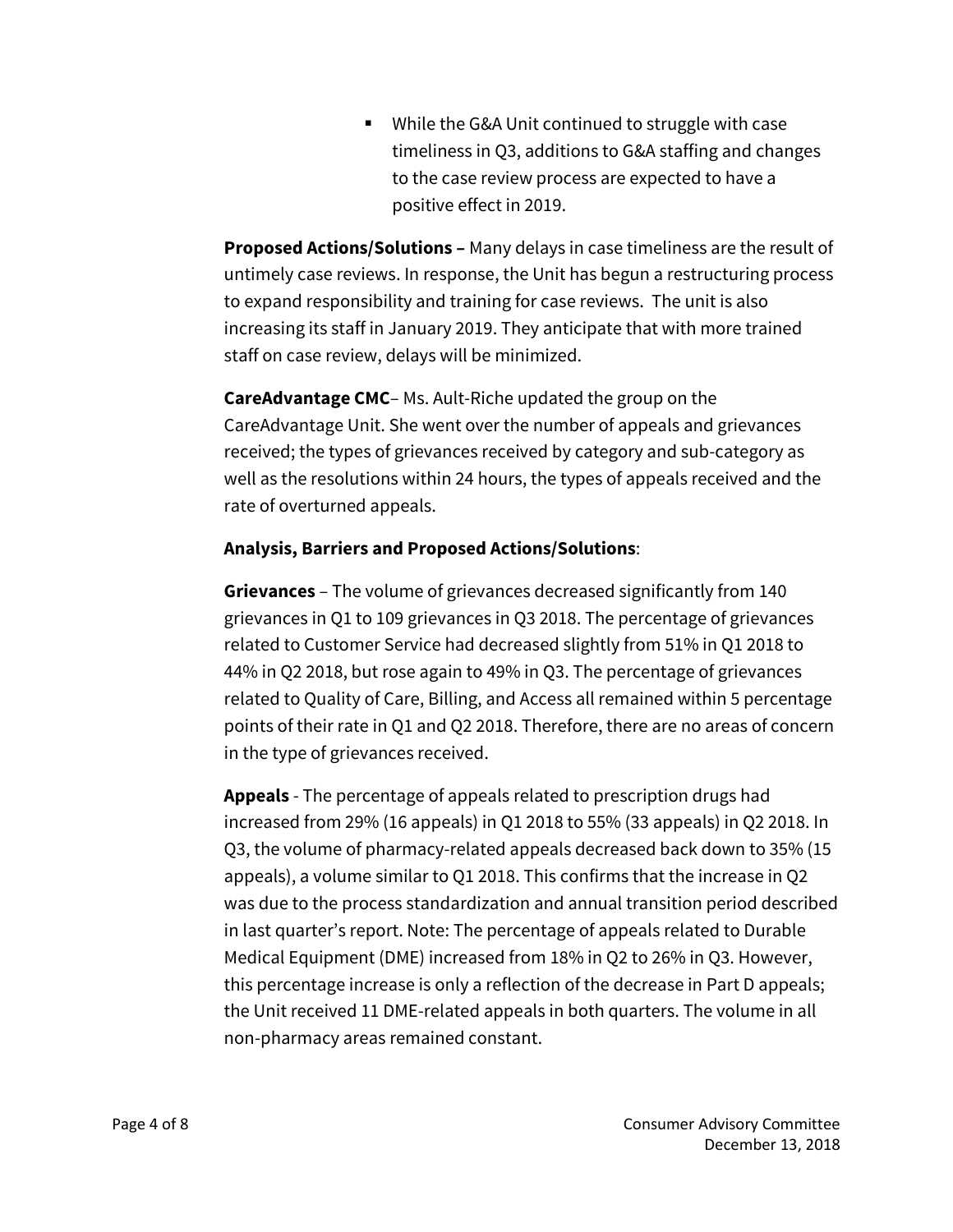Proposed Action: Since Part D appeals have returned to their expected volume, no corrective action is needed.

**Rate of Overturned Appeals**: The rate of overturned appeals for medical services steadily increased from 30% in Q1 and 41% in Q2 to 43% in Q3. The overturn rate for pharmacy appeals had decreased from 63% in Q1 to 45% in Q2, but rose again to 67% in Q3.

**Proposed Action**: The Overturned Appeals Workgroup (a collaboration between the G&A Unit, Utilization Management Department, HPSM Medical Directors, and the Compliance Department) continues its monthly review of the reason for overturned medical appeals. Thus far, this review has indicated that the majority of overturned appeals are approved after receipt of medical records that provide clinical information previously missing from the original decision. This clinical information is usually requested by the UM Department during the initial clinical review process but is not always submitted by the provider's office until the request is undergoing an appeal. HPSM will continue to review these cases monthly.

**Medi-Cal –** Ms. Ault-Riche went over the Medi-Cal numbers. She reviewed the number of appeals and grievances received; the types of grievances received by category and sub-category, resolutions within 24 hours of receipt, as well as the types of appeals received and the rate of overturned appeals.

**Analysis, Barriers, and Proposed Action** - Across all categories, the rate of grievances and the rate of appeals fall within the established goal rates. Therefore, no corrective action is needed at this time.

**Primary Care Provider (PCP) Changes by Provider -** A total of 76 members requested to change their assigned PCP during Quarter 3 due to dissatisfaction. Members switched away from a total of 31 different PCPs. Of those, 16 were clinics and 15 were individual providers. For 6 providers, 5 or more members requested to switch away from their practice. Five were clinics and one was an individual physician.

**BHRS:** In 2017 HPSM received 1.97 behavioral health grievances for every 1,000 members using behavioral health services. Based on this baseline, we have increased the goal rate to 1.5 grievances.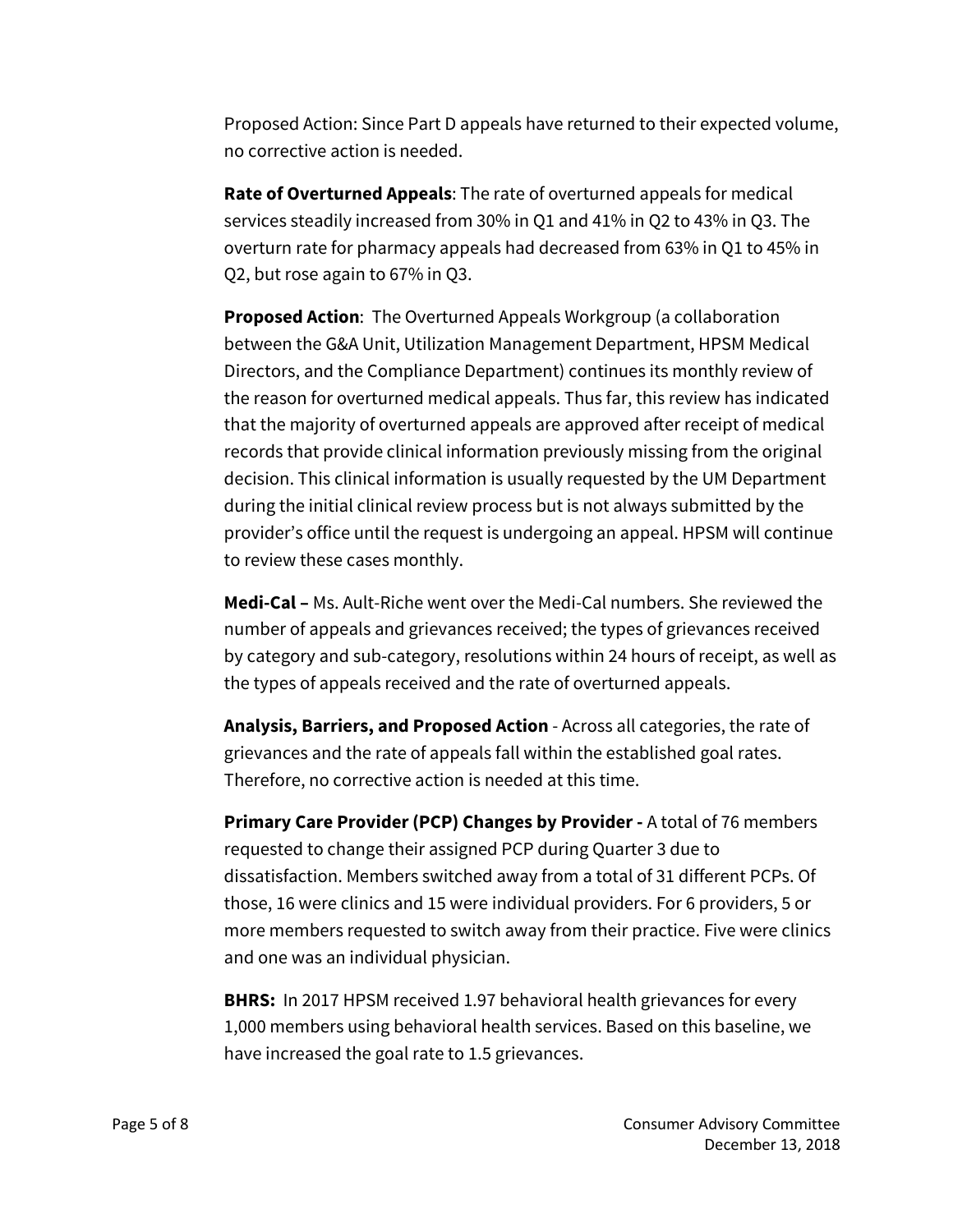**Note**: BHRS has initiated changes to their utilization management process, intended to bring BHRS further into compliance with state regulation. These changes are expected to result in an increase in denials for behavioral health services, which will result in an increase in appeals, at least in the short term. In 2017, BHRS and Magellan only received 0.09 appeals per 1,000 members utilizing behavioral health services. This is expected to increase in 2018 and 2019. The rate of appeals is not expected to change for non-behavioral health services.

- **5.4 Provider Services:** Ms. Murphey provided an update on Provider Services, some of the items they have been working on:
	- Efforts to engage and improve provider relations from a provider network perspective. They recently had their first meeting with SNF facilities to introduce them to HPSM trainers who are working with front-line staff in nursing homes. They received good initial feedback from the facilities and will be working with them to co-design a new payment model. They will work on the payment model redesign in March.
	- They are also working with Primary Care Physicians on collaborations with the Health Homes initiative.
	- The department recently re-designed the PCP base contract.
	- PS will be introducing Provider education and training in early 2019 as well as the Provider Portal; this will allow HPSM Providers to log in and check in on the status of claims and authorizations. She asked for feedback from the group on topics for Provider education.
	- They are also working on the Provider Directory; this was created to help members search for a new physician or for physicians looking for a referral. They are still working on some back end changes to ensure accuracy and usability for members.
	- Ms. Murphey announced the completion of the Timely Access and Provider Satisfaction surveys. Results from the Provider Satisfaction survey should be received in early January. The Timely Access Survey was just completed, it is an annual survey done for PCP's and select specialists to determine their appointment availability.
	- She spoke about the Dignity contract with St. Mary's, St. Francis and Sequoia as well as their medical group. The recent addition of 3 Urgent Care facilities; will bring them up to 5 for the county. They have been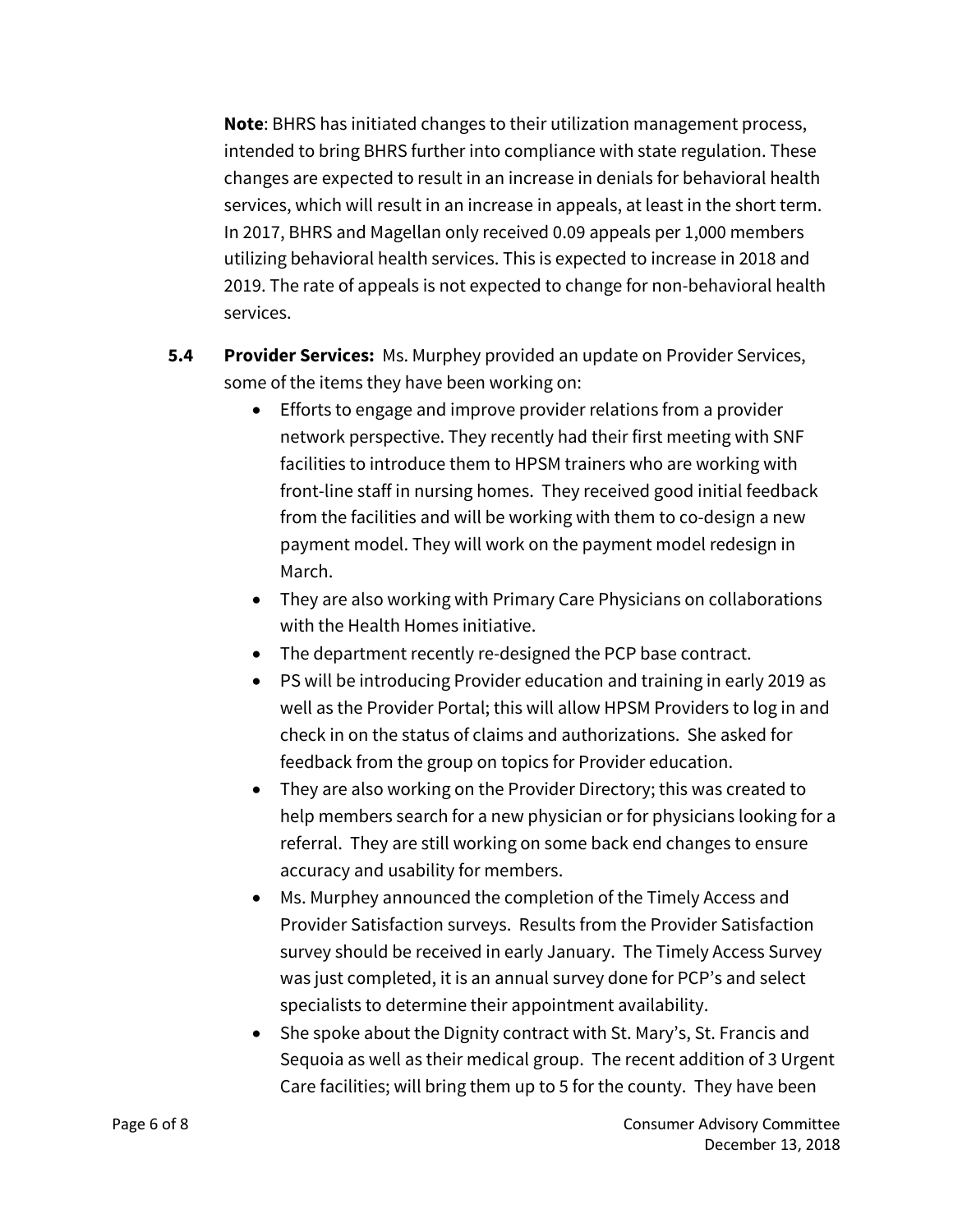working with Provider's to help them educate members on when to use an urgent care facility versus the emergency room.

Ms. Vinson asked if they are seeing an overall decrease in physicians willing to accept Medi-Cal. Ms. Murphey replied that they haven't seen a major downturn this year in that respect.

**5.5 Member Services:** Ms. Ault-Riche provided the Member Services report. She reviewed the enrollment data for both Medi-Cal and CA CMC members. She reminded the group again about the decrease in Medi-Cal members, which is being felt by all Plans in the area. She also noted the efforts of Charlene Barairo and the enrollment/disenrollment team as well as the Marketing & Communications department for their success in enrolling new CareAdvantage members as well as their efforts in reaching out to members in the deeming period. For 2018, the HPSM Marketing Team set a stretch goal of 120 enrollments per month, although historically HPSM has enrolled 70-80 members monthly in CMC. In every month of Q3, HPSM enrolled a record number of members with a high of 111 members in September 2018.

# **Member Services Call Center Data**:

- The Member Services Call Center answers calls from Medi-Cal, Healthy Kids and Healthworx members as well as ACE participants.
- Average speed to answer increased slightly in Q3 2018 to an average of 52 seconds compared to an average of 24 seconds in Q2 2018.
- Call volume increased significantly in July and August, but in September returned to levels similar to Q2.
- Average hold time has remained steady at around 1 minute 22 seconds since March 2018, though it increased slightly to 1 minute 28 seconds in September. This hold time is well within the goal of two minutes.
- The percentage of calls answered within 30 seconds has decreased each month in Q3 from a baseline of 82% in June to a low of 63% in September. The unit did not meet the regulatory standard of answering at least 80% of calls within 30 seconds for Q3.

Ms. Vinson asked about the content of the calls, Ms. Ault-Riche replied that the majority of calls are inquiries about benefits, eligibility and authorizations. Ms. Vinson inquired about the percentage of calls that are specifically about Medi-Cal. Ms. Ault-Riche noted that that is sometimes